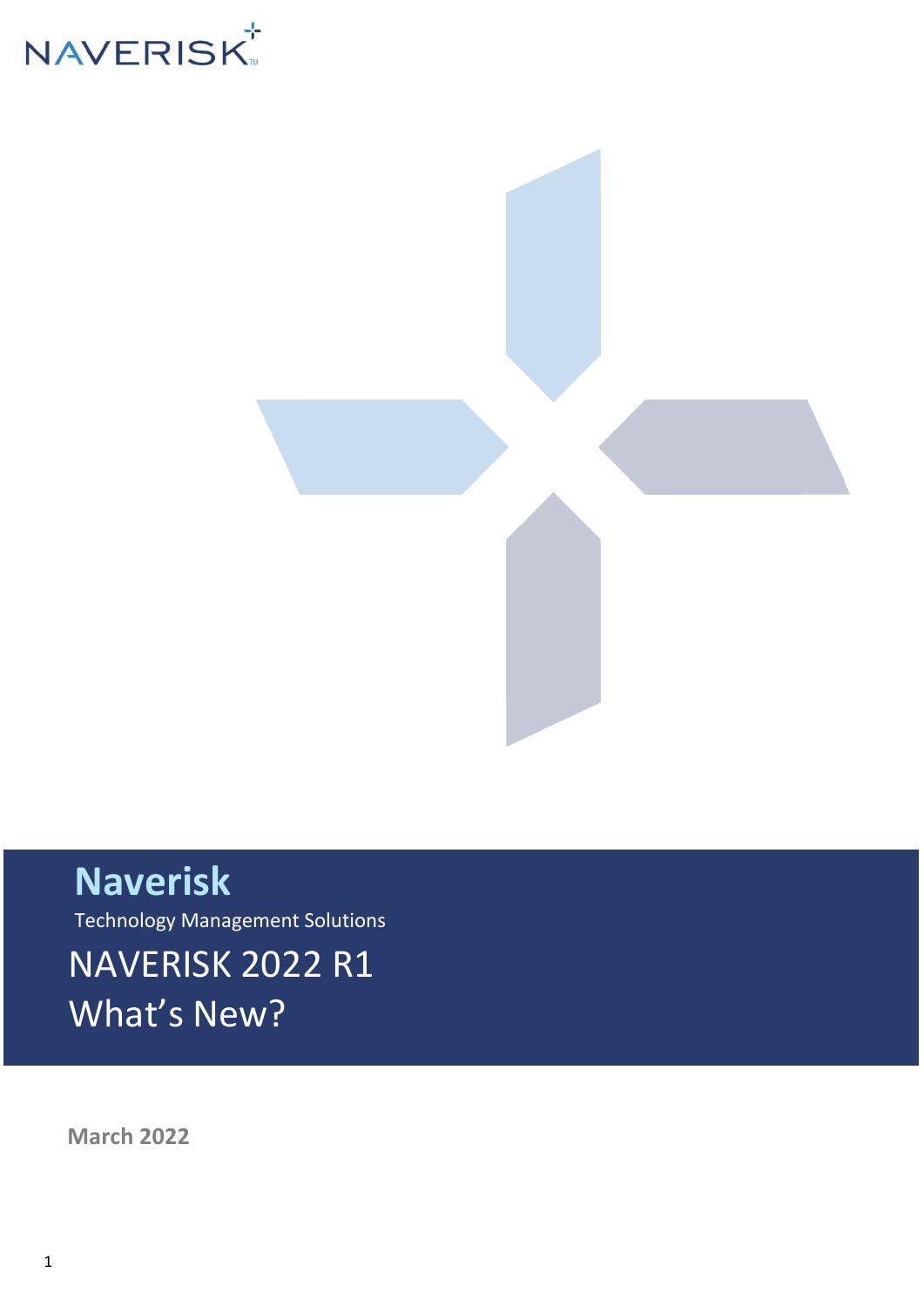# **NAVERISK**

#### Contents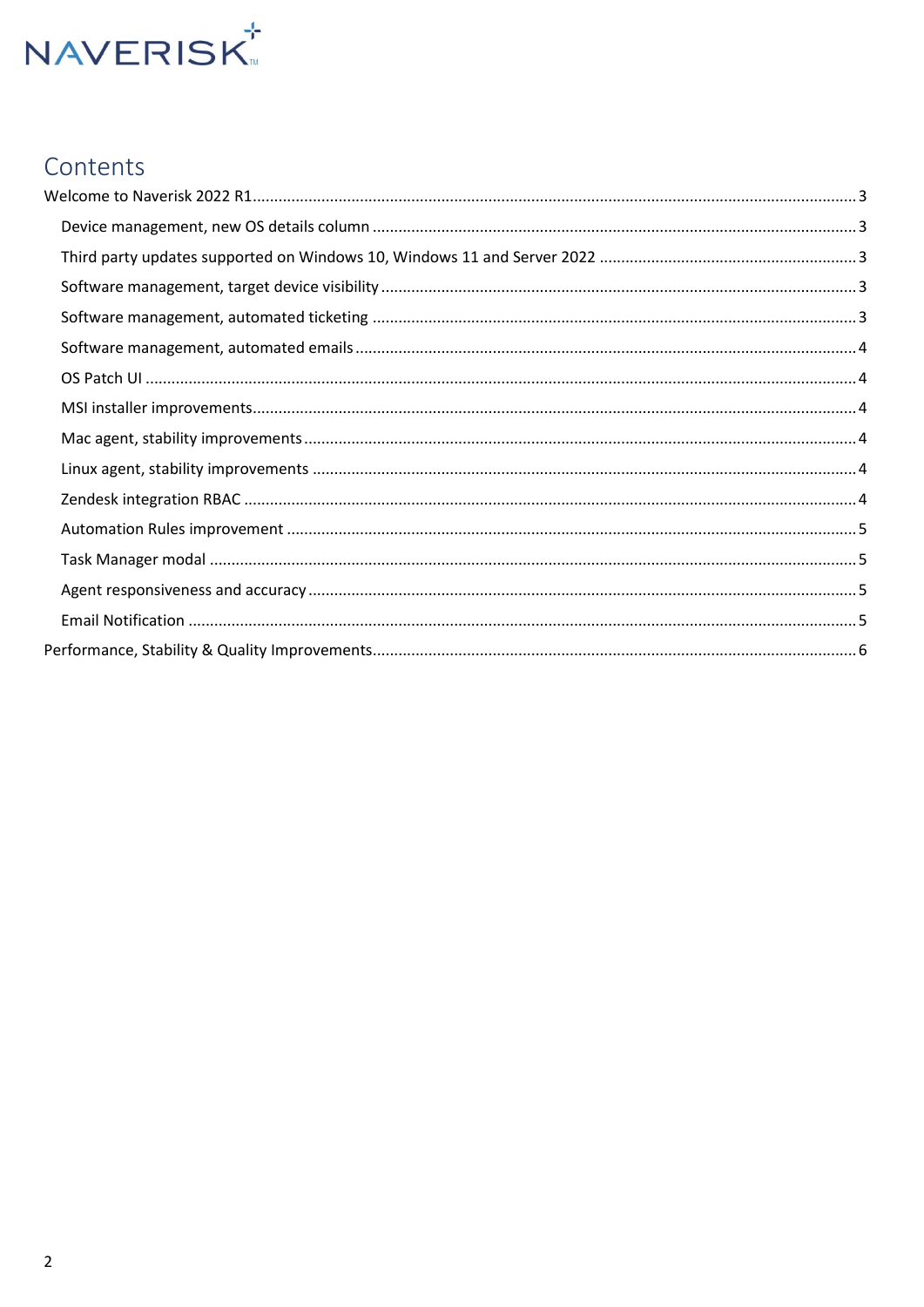## **NAVERISK**

#### <span id="page-2-0"></span>Welcome to Naverisk 2022 R1

Naverisk is a unified, all-in-one, RMM & Service Desk / PSA platform that helps managed service providers (MSPs) and IT professionals to quickly and easily monitor and automate IT services.

We value feedback on our roadmap! Our Forum (https://forum.naverisk.com/) is the place to share feature requests or usability comments for roadmap consideration.

#### <span id="page-2-1"></span>Device management, new OS details column

Introduction of a new OS column in the devices grid to allow granular filtering of OS versions for real time, or scheduled, automation. Later version of Windows and Windows Server will also display the build number.

| א∕                      |                      | <b>NAVERISK</b>                                                                                  | Devices            | $\vee$ Enter Device Name           | $\alpha$                      |                                                                              |                                                                        |                                                                      | Q 图 誉 也<br>$+$ NEW                                                               |
|-------------------------|----------------------|--------------------------------------------------------------------------------------------------|--------------------|------------------------------------|-------------------------------|------------------------------------------------------------------------------|------------------------------------------------------------------------|----------------------------------------------------------------------|----------------------------------------------------------------------------------|
| Ø                       | $\equiv$             | DEVICES > QATEST MMSP > Custom View                                                              |                    |                                    |                               |                                                                              |                                                                        |                                                                      |                                                                                  |
| $\Box$                  | <b>Devices</b>       | Software                                                                                         | OS Patches         |                                    | Show Sub-clients              | All Devices (Select a View)                                                  | $\checkmark$                                                           | Apply View Save View Delete View Close Views Select a Task           | $\checkmark$                                                                     |
| 愚                       |                      | Device Status SLA Status Remote Control Device Name<br> s <br> s <br>$\checkmark$<br>$\check{~}$ | s <br>$\checkmark$ | Logged in user<br> s <br>$\vert$ s | Client<br> 5 <br>$\checkmark$ | Business System Operating System<br> 5 <br> s <br>21h <sub>2</sub><br>$\sim$ | Software<br>Serial Number<br>$\vert$ is $\vert$<br> s <br>$\checkmark$ | MAC Address<br>AntiVirus<br>$\vert$ s $\vert$<br> s <br>$\checkmark$ | Patching Status<br>Vendor<br> s <br>$\vert$ s   <br>$\checkmark$<br>$\checkmark$ |
| 曲                       | $\Box$               | SLA Status                                                                                       |                    | Device Name                        | Logged in user                | Client                                                                       | <b>Business System</b>                                                 | Operating System $\Psi$                                              | Software<br>Serial Number                                                        |
| 皀                       | $\Box$<br>×          | Failure                                                                                          |                    | NAVDEV7_Agent1                     | N/A                           | Graemes Test                                                                 |                                                                        | Windows 11 Pro 21H2                                                  | Mic / 9.0.30729 7XBDS62                                                          |
| $\overline{\mathbf{z}}$ | o.<br>$\blacksquare$ | Failure                                                                                          | <b>Contract</b>    | WIN11TESTPC1                       | Navadmin                      | Graemes Test                                                                 |                                                                        | Windows 11 Pro 21H2                                                  | / 1.5.6.19 Orac VMware-42 34                                                     |
| $\infty$                | $\Box$<br>×          | OK                                                                                               |                    | DESKTOP-3MHD2J5                    | N/A                           | Royces QA Client                                                             |                                                                        | Windows 10 Home 21H2                                                 | / Naverisk A / S 0                                                               |
| $\bullet$               | $\Box$<br>×          | Failure                                                                                          | ÷                  | MAD-DOCTOR                         | N/A                           | Test Client 1                                                                |                                                                        | Windows 10 Home 21H2                                                 | / Microsoft Visi 5CD80957YW                                                      |
|                         | $\Box$<br>×          | OK                                                                                               | L.                 | ROYCE-VM-WIN7-3                    | N/A                           | Royces Standard                                                              |                                                                        | Windows 10 Home 21H2                                                 | / Naverisk A / S 0                                                               |
| -4                      | $\bullet$            | Select number of Devices to display                                                              | $\checkmark$       | Showing 15 of 37 Columns           | $\checkmark$                  |                                                                              |                                                                        |                                                                      | $\blacktriangleright$                                                            |
| U                       |                      |                                                                                                  |                    |                                    |                               |                                                                              |                                                                        |                                                                      |                                                                                  |
| $\odot$                 |                      |                                                                                                  |                    |                                    |                               |                                                                              |                                                                        |                                                                      |                                                                                  |

#### <span id="page-2-2"></span>Third party updates supported on Windows 10, Windows 11 and Server 2022

Via an extension to our Microsoft Winget integration, Naverisk now support the management of third-party updates to Windows 10, Windows 11 and Server 2022 devices.

#### <span id="page-2-3"></span>Software management, target device visibility

More verbose information regarding the target clients and devices when performing software management tasks.

Devices meeting the following criteria will be selectable for a listed update:

- Device must be online
- Device must have a Windows 10, Windows 11, or Windows Server 2022 operating system.

All software management tasks will be logged in the Device Audit and User's Activity tabs.

#### <span id="page-2-4"></span>Software management, automated ticketing

The ability to create tickets for audit and billing purposes. Individual tickets will be created for each client listing all devices having updates applied.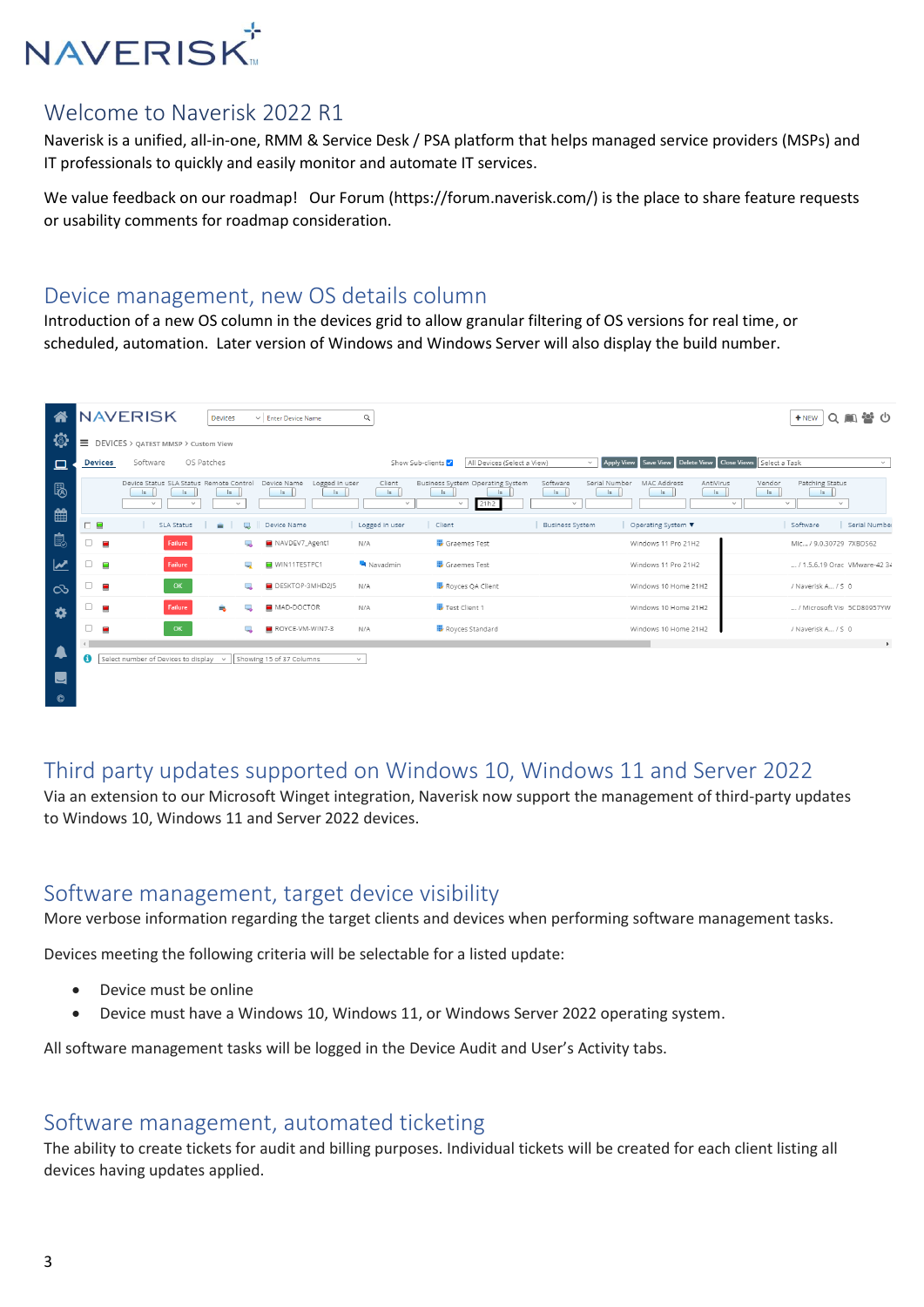

#### <span id="page-3-0"></span>Software management, automated emails

Ability to send an email to the software management task initiator (populated by default), or any other email addresses, listing all clients and devices undergoing software management tasks.

|                                                                                                                                                                                       | Software<br>Devices |                                                                           |                                                 |                               |                                      | Update Software         |                                  |                                    | $\mathbf{E}$             |  |  |
|---------------------------------------------------------------------------------------------------------------------------------------------------------------------------------------|---------------------|---------------------------------------------------------------------------|-------------------------------------------------|-------------------------------|--------------------------------------|-------------------------|----------------------------------|------------------------------------|--------------------------|--|--|
|                                                                                                                                                                                       |                     |                                                                           |                                                 |                               |                                      |                         |                                  |                                    |                          |  |  |
| <b>▽</b> Publisher / Name<br>Click the Update button to update the selected software on the Windows 10, Windows 11 and Windows Server 2022 devices currently Online<br>Microsoft Edge |                     |                                                                           |                                                 |                               |                                      |                         |                                  |                                    |                          |  |  |
| ø                                                                                                                                                                                     | Microsoft Edge      |                                                                           |                                                 |                               |                                      |                         |                                  |                                    |                          |  |  |
| ø                                                                                                                                                                                     | Microsoft Edge Web\ | $\nabla$ Status $\nabla$<br><b>V D</b>                                    | Device<br>Emanuel DEV VM (DEV Machine - Nav Dev | Client                        | Publisher / Name<br>Microsoft Edge   | Version<br>99.0.1150.39 | Available Update<br>99.0.1150.46 | Operating System<br>Windows 11 Pro | $\blacktriangle$         |  |  |
|                                                                                                                                                                                       | Microsoft Edge      | ø<br>$\overline{\phantom{a}}$                                             | Emanuel DEV VM (DEV Machine / Nav Dev           |                               | Microsoft Edge WebView2 99.0.1150.39 |                         | 99.0.1150.46                     | Windows 11 Pro                     |                          |  |  |
| ø                                                                                                                                                                                     | Microsoft Edge      | M<br>$\blacksquare$                                                       | TABLET-IIU6PP41                                 | Management                    | Microsoft Edge WebView2 99.0.1150.39 |                         | 99.0.1150.46                     | Windows 11 Home 21H2               |                          |  |  |
| ø                                                                                                                                                                                     | Microsoft Edge Web\ | $\overline{\mathbf{z}}$<br>$\overline{\phantom{a}}$                       | NAVPC12                                         | Nav Dev                       | Microsoft Edge                       | 99.0.1150.39            | 99.0.1150.46                     | Windows 10 Pro                     |                          |  |  |
| ø                                                                                                                                                                                     | Microsoft Edge      | <b>M</b><br>$\Box$                                                        | GRAEMES-LAPTOP                                  | Management                    | Microsoft Edge WebView2 99.0.1150.39 |                         | 99.0.1150.46                     | Windows 11 Pro 21H2                |                          |  |  |
| ø                                                                                                                                                                                     | Microsoft Edge Web\ | $\Box$<br>Q                                                               | You Systems - SERVER2012_Ager You Systems       |                               | Microsoft Edge                       | 99.0.1150.39            | 99.0.1150.46                     | Windows Server 2016 Standard       |                          |  |  |
| ø                                                                                                                                                                                     | Microsoft Edge      | ø<br>$\mathbf{G}$                                                         | FLOW-QA1                                        | Flowingly PCs                 | Microsoft Edge                       | 99.0.1150.39            | 99.0.1150.46                     | Windows 10 Pro 21H1                |                          |  |  |
| ø                                                                                                                                                                                     | Microsoft Edge Web\ | <b>2</b> D                                                                | Darryn's Primary Agent.                         | Support/Custom Microsoft Edge |                                      | 99.0.1150.39            | 99.0.1150.46                     | Windows 10 Pro                     |                          |  |  |
| ø                                                                                                                                                                                     | Microsoft Edge Web  | $\Box$<br>×                                                               | Herve's Laptop                                  | Naverisk PCs                  | Microsoft Edge                       | 95.0.1020.40            | 95.0.1020.44                     | Windows 10 Pro                     |                          |  |  |
| ø                                                                                                                                                                                     | Microsoft Edge      | $\Box$<br>÷                                                               | Pat's Secondary Agent                           | Naverisk PCs                  | Microsoft Edge                       | 99.0.1150.39            | 99.0.1150.46                     | Windows 11 Home                    |                          |  |  |
| ø                                                                                                                                                                                     | Microsoft Edge Web\ | $\Box$<br>×                                                               | Pat's Secondary Agent                           | Naverisk PCs                  | Microsoft Edge WebView2 99.0.1150.39 |                         | 99.0.1150.46                     | Windows 11 Home                    |                          |  |  |
| ø                                                                                                                                                                                     | Microsoft Edge Web\ | $\Box$<br>×                                                               | Jay Harland Dev Machine                         | Flowingly PCs                 | Microsoft Edge                       | 98.0.1108.50            | 98.0.1108.56                     | Windows 10 Pro                     |                          |  |  |
| ø                                                                                                                                                                                     | Microsoft Edge      | $\Box$<br>×                                                               | Jay Harland Dev Machine                         | Flowingly PCs                 | Microsoft Edge WebView2 98.0.1108.50 |                         | 98.0.1108.55                     | Windows 10 Pro                     | $\overline{\phantom{a}}$ |  |  |
| M                                                                                                                                                                                     | Microsoft Edge      |                                                                           |                                                 |                               |                                      |                         |                                  |                                    |                          |  |  |
| ø                                                                                                                                                                                     | Microsoft Edge      | To: jonkala@gmail.com;<br>Create Request Tickets: V Send Request Email: 0 |                                                 |                               |                                      |                         |                                  |                                    |                          |  |  |
| ø                                                                                                                                                                                     | Microsoft Edge      | Update<br>Close                                                           |                                                 |                               |                                      |                         |                                  |                                    |                          |  |  |
|                                                                                                                                                                                       | Microsoft Edge      |                                                                           | 94.0.992.50<br>99.0.1150.36                     |                               |                                      | $\overline{2}$          | Windows 10 Pro                   |                                    | Winget                   |  |  |

#### <span id="page-3-1"></span>OS Patch UI

Standardized the OS Patches tab. Client SLA alerts for missing patches and patch rules, per category, can now be configured from the Settings page of Naverisk.

#### <span id="page-3-2"></span>MSI installer improvements

Improvements in the MSI installer in the following areas:

- Repair
- Uninstall
- Rebuild

#### <span id="page-3-3"></span>Mac agent, stability improvements

#### <span id="page-3-4"></span>Linux agent, stability improvements

Including improved reliability of the agent when used on Ubuntu 18.

#### <span id="page-3-5"></span>Zendesk integration RBAC

Created a new permission to show/hide Zendesk Integration icon from Settings page.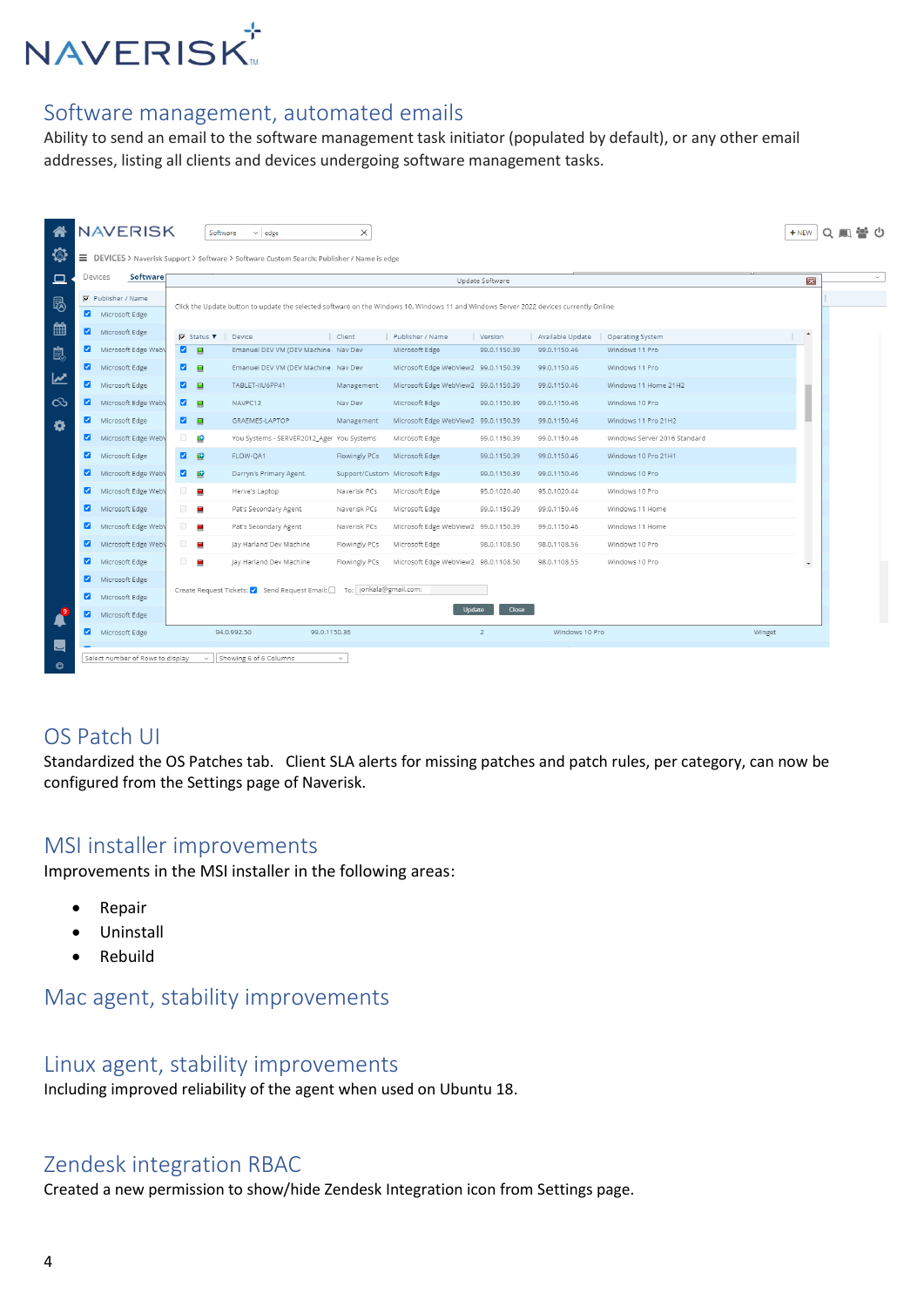

#### <span id="page-4-0"></span>Automation Rules improvement

Added a blank option to "on success run rule" field of the Automation Rule modal to allow users to remove success rules of Completion Chain section.

#### <span id="page-4-1"></span>Task Manager modal

Changed the Task Manager UX to let users return to the last highlighted Service or Process after the grid has been refreshed.

#### <span id="page-4-2"></span>Agent responsiveness and accuracy

Improved communication between the Naverisk application and Naverisk Agent to increase responsiveness.

#### <span id="page-4-3"></span>Email Notification

Changed email notification layout to make it easier to read.